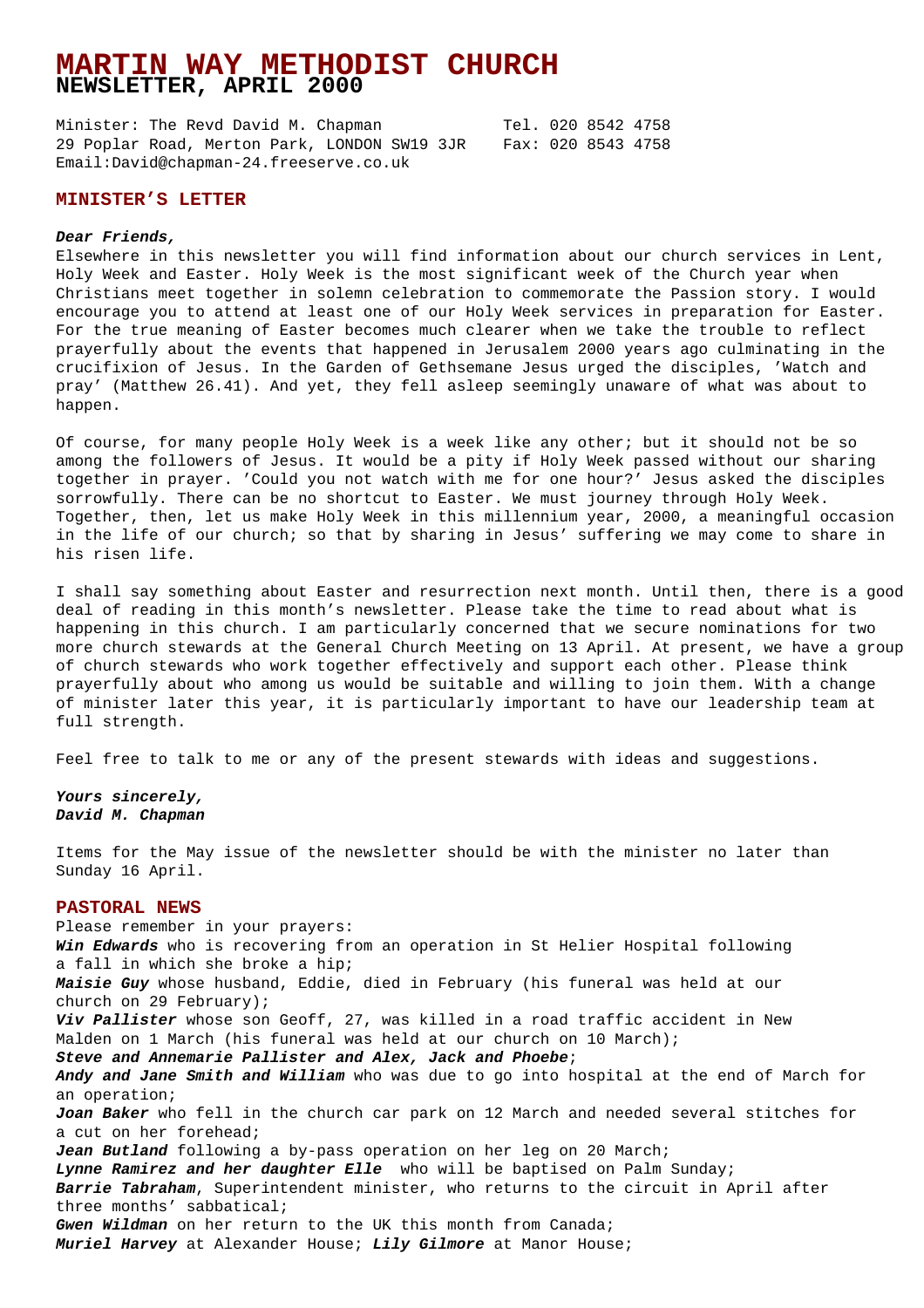Any others known to us who may be sick, anxious or bereaved. Our congratulations to **Len and Pam Shears** who celebrate their Golden Wedding Anniversary on 29 April.

### **MEN'S SUPPER CLUB SERVICE**

Bill Cox writes:- 'Many thanks to those who supported the anniversary service of the Men's Supper Club. As a result of that evening I was able to send £100 to Hearing Dogs for Deaf People and £100 to the Children's Trust at Tadworth. I am arranging an outing to the Derby Day Experience at Epsom racecourse. This will be on Tuesday 23 May at 7.15pm and will cost £9.00 (which includes a cream tea in the Coronation Cup Box). This should be a very interesting "behind the scenes" visit.

Anyone who would like to come with us please get in touch with me. Lifts to Epsom can no doubt be arranged.' (Tel. Bill on 8540 6630).

#### **COFFEE MORNING**

Midways are having a coffee morning and cake sale on Saturday 6 May, 10 am till 12 noon. Proceeds for the Church Anniversary gift day. Offers of cakes will be very welcome. Contact Maralyn Loft (Tel. 543 0696).

## **42nd CHURCH ANNIVERSARY**

Our Church Anniversary this year falls on Sunday 14 May. To mark the occasion, there will be a gift day in aid of church funds. More details next month

#### **FLOWER ROTA**

Thank you to all who contribute to the church flowers. If anyone would like to make a donation for flowers for a particular week (perhaps in memory of a loved one or for a special anniversary), then please mention it to Joyce Plant.

### **HOLY COMMUNION**

There is a quiet mid-week service of Holy Communion usually on the second Wednesday of each month at 10.30 am. The service lasts 30 minutes.

### **READERS FOR SUNDAY**

It would be good to have more people who are willing to read one of the Bible readings at our Sunday morning service. Please contact Jean Butland (8542 3138) if you would like to read in church.

## **SUNDAY MORNING COFFEE**

Many of us enjoy coffee after the Sunday morning service. It is also a good chance to welcome and get to know visitors. However, we need more volunteers for the rota. The work is not hard. Please speak to Tony Loft if you can help in this useful activity.

#### **COFFEE AND CHAT**

Coffee and Chat celebrates its 7th birthday on Tuesday 4 April. Come and join the celebration! The cake will be cut at 11 o'clock. Jean Butland.

#### **GREETINGS**

We welcome back this month Gwen Wildman who returns to the UK after six months working as a nurse in Canada. We look forward to hearing about her experiences in Labrador.

Also, Joan Craig and Peter Judge send greetings from Lincolnshire where they have settled into their new home. They have attended Spalding Methodist Church where they were welcomed by the minister who trained for the ministry at Wesley House, Cambridge with our own minister, David.

## **THANK YOU**

Annemarie Pallister writes: 'Steve and I would like to thank everyone who sent cards, letters, prayers and flowers to us after Geoff's accident. It was a difficult time for all of our family. We would also like to thank everybody who came to the funeral to support us. We were so grateful, as it helped to make a difficult day easier to bear.' Annemarie and Steve Pallister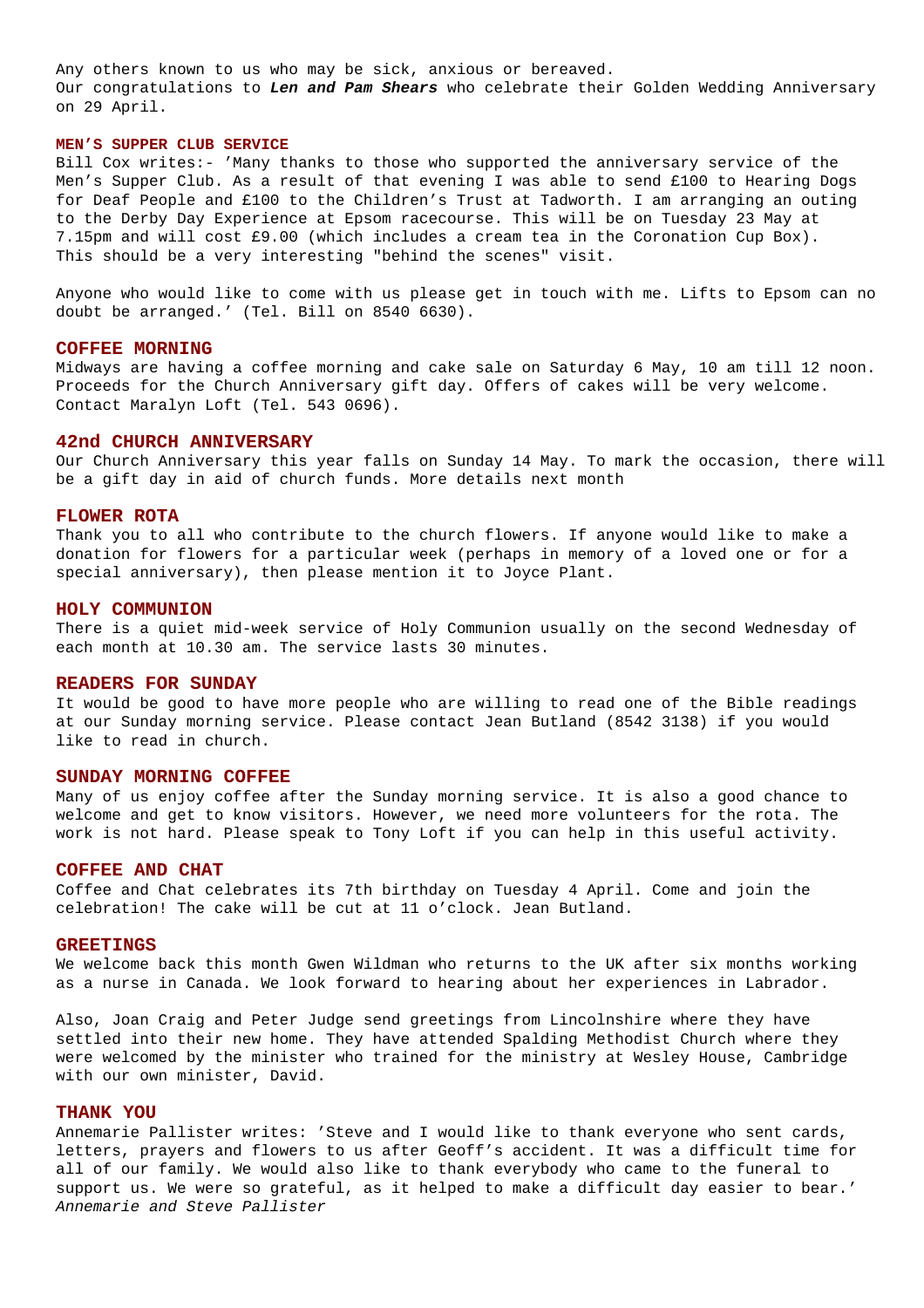### **CHURCH PHONE NUMBER**

From 22 April 2000 the church telephone number will be (020) 8542 8211.

### **A MAYOR FOR LONDON**

### Hustings at St Paul's Cathedral

London Church Leaders invite the people of London to St Paul's Cathedral on Sunday 2 April from 6 pm to 9 pm to hear and question candidates for Mayor of London. The meeting begins with a short service of prayer and reflection led by London Church Leaders, including the Revd Martin Broadbent, Chairman of the London Southwest District of the Methodist Church.

### **GOSPEL CONCERT**

Thanks to Anne Conquest and Tongues of Fire for their gospel concert on 18 March. It was a really excellent evening and the sum of £153 was raised for church funds.

### **MOZAMBIQUE APPEAL**

Thank you to everyone who supported the retiring collection for the Benevolent Fund on Sunday 5 March for Mozambique. As a result, we have been able to send £400 to the Mozambique disaster appeal (£85 of this total was donated by the Happy Wanderers).

## **HOLY WEEK SERVICES**

#### **PALM SUNDAY**

The morning service on Palm Sunday, 16 April, will include the baptism of EllØ Huckle, daughter of Lynne Ramirez.

#### **EVENING PRAYER**

On Monday, Tuesday and Wednesday in Holy Week there will be a service of Evening Prayer at 9 pm (for 20 minutes). We shall read the Passion narrative from Matthew.

### **MAUNDY THURSDAY**

Service of Holy Communion at 8 pm.

#### **GOOD FRIDAY**

Our United Service for Good Friday will be at Morden Baptist Church (opposite Merton Civic Centre) at 10.30 am. The preacher will be Pastor Gavin Murray.

### **EASTER DAY**

As usual we shall be decorating a cross with Spring flowers at Easter. Please bring a flower with you to church on Easter Day, 23 April.

### **MARTIN WAY METHODIST CHURCH FLOWER FESTIVAL**

Saturday 22 April 3 - 6.00 pm ) refreshments available Sunday 23 April 3 - 5.30 pm ) including **Cream Teas**

Admission by Programme £1.

Proceeds in aid of the Royal Marsden Hospital. For further information and to make offers of help in any way, please contact Joyce Plant (8542 4221).

### **CHURCH SUMMER CAMP**

22 to 29 July, at Langton Matravers near Swanage in Dorset. Join us for the whole week or just for a few days. The site is a small public camping site and part of a field will be set aside for our use. Equipment can be borrowed so don't be put off by a lack of tents etc. Now is the time to think about a very economical, relaxed and happy week by the sea. If you would like to come along, then please speak to Bob and Janet Hamblin as soon as possible so that pitches can be reserved.

### **BIG BRUNCH**

The Big Brunch returns on Saturday 15 April from 9 am till 12 noon. Tickets (minimum price £2) are available from Abigail Loft or any of the senior Youth Club leaders, or just come along on the day to enjoy a leisurely breakfast and a browse through your favourite morning newspaper.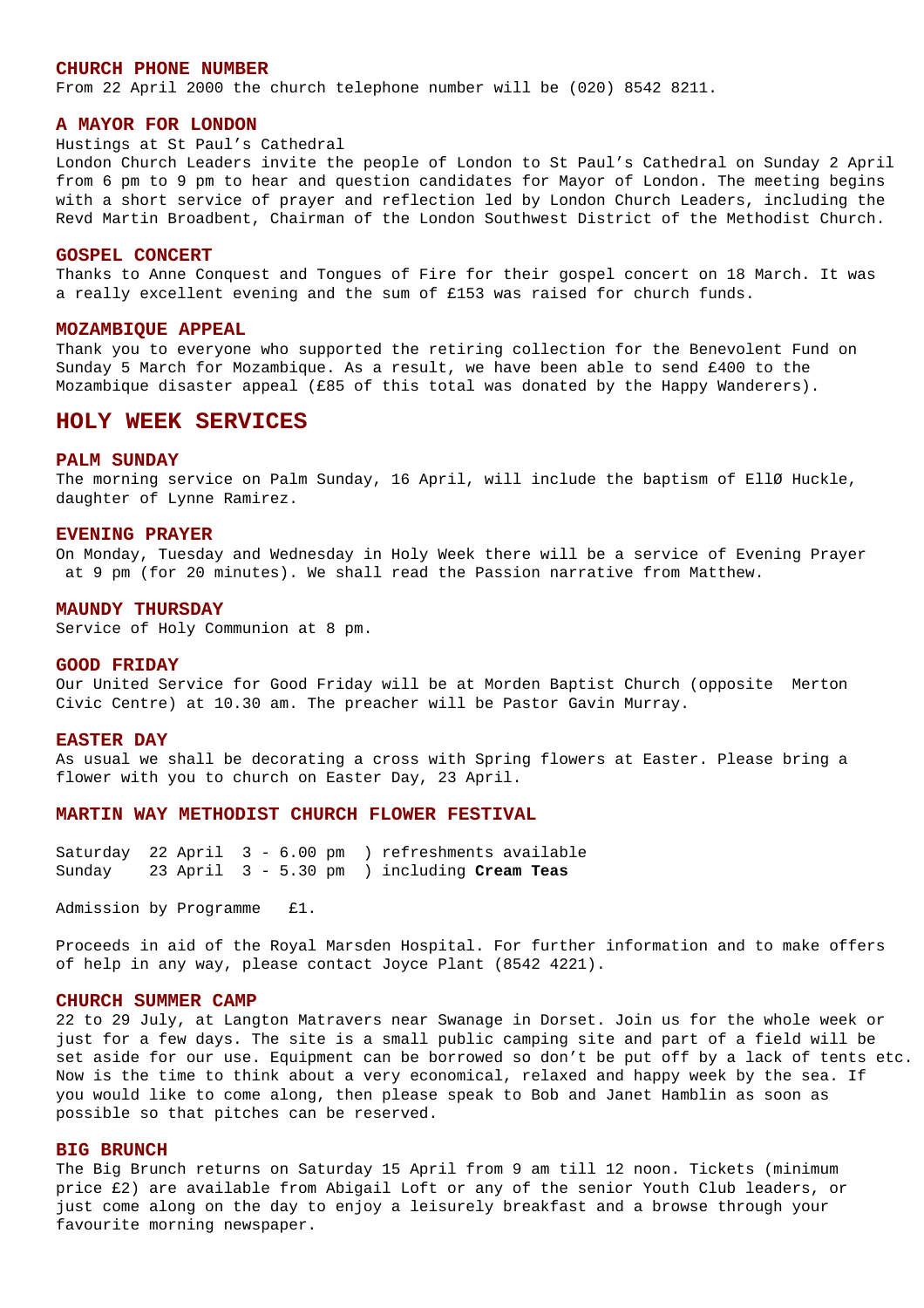### **YOUTH CLUB QUIZ EVENING**

On Saturday 1 April, 7.30 pm. Make up your own team of 6/8 people or come along on the night to join a team. Ploughman's supper and refreshments included in the ticket price of £2-50. Tickets available from Abigail Loft, Mike Mortley, Tony Loft or any of the other Youth Club leaders.

### **GENERAL CHURCH MEETING**

The General Church Meeting will be on Thursday 13 April at 8.00 pm. This is the occasion when we meet as a church to discuss our present life and future vision, and to appoint church stewards for the year beginning 1 May 2000. Nominations for at least two additional church stewards should be with the minister by Sunday 9 April at the latest. Our thanks to Ted Ashwood who retires from being a church steward this year after six years. Those continuing as church stewards are Tony Loft, Brenda Cannon, Geraldine Ellis and Gwen Wildman. Please make every effort to attend this important meeting.

### **WIMBLEDON CIRCUIT SERVICE**

On Sunday 21 May at 6.30 pm there will be a united Circuit service at Christchurch with St Philip, Worcester Park to receive three newly accredited local preachers into our team of local preachers: Carolyn Ayres (Upper Tooting), Martin Brown (Wimbledon) and David Morgan (Christchurch with St Philip, Worcester Park) who have completed their programme of study. Please remember them in your prayers and note the date in your diary.

#### **POST AND E-MAIL ADDRESS**

Letters posted to the church may go astray unless they are correctly addressed. Our full postal address is:

 **Martin Way Methodist Church Buckleigh Avenue LONDON SW20 9JZ**

Also, the minister can be contacted by e-mail (especially with any items for this newsletter). His e-mail address is: **David@chapman-24.freeserve.co.uk** Coming soon - our church web site!!

### **CHRISTIAN ART OF THE TWENTIETH CENTURY**

An Exhibition at Trinity Methodist Church, Woking

| 28 March - 21 April 2000 | $Mon-Fri:$ | 9 am to 9 pm    |  |  |
|--------------------------|------------|-----------------|--|--|
| (except 10 April)        | Sat:       | 10 am to 4 $pm$ |  |  |

Admission Free, although donations are appreciated

The Methodist Church Collection of Modern Christian Art comprises 38 works by twentieth century artists. The Collection includes works by Graham Sutherland, Dame Elisabeth Frink, Patrick Heron and Edward Burra.

Trinity Methodist Church is in Brewery Road in the centre of Woking. Call the church office for further information 01483 730754.

## **MERTON MILLENNIUM MESSIAH**

A Messiah from scratch to celebrate the Millennium. Come and join the biggest massed choir to sing in Merton and be part of the Good Friday 2000 celebration.

Friday 21 April 2000, 7.30 pm Wimbledon Theatre

The Wimbledon Symphony Orchestra Alistair Jones (Conductor) Julia Dewhurst (Soprano) Louise Tucker (Contralto) Jeremy Valentine (Tenor) Stephen Foulkes (Bass)